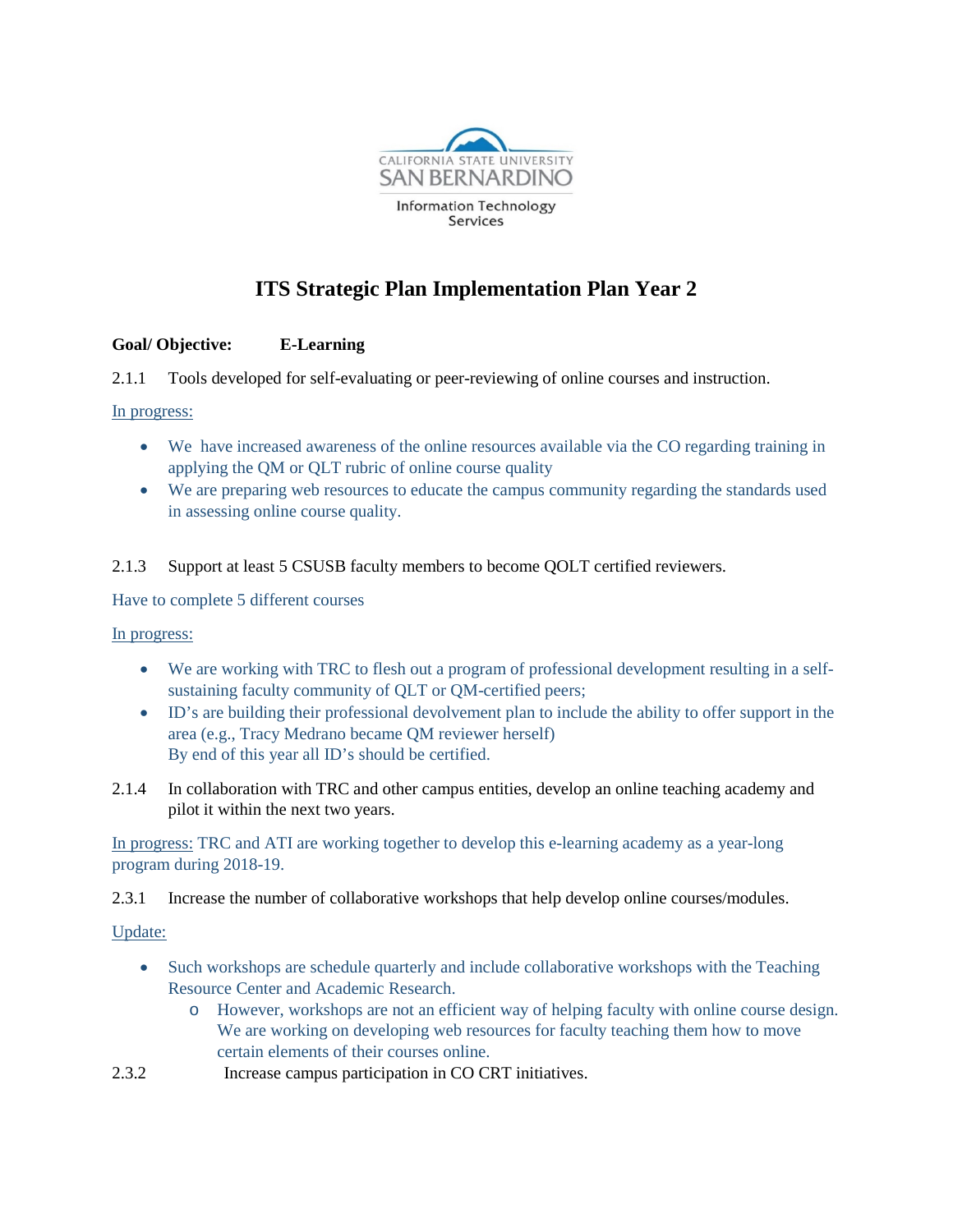Update: There is considerable uncertainty regarding the future of the CRT program. However, the TRC Director is working on with the Faculty Associate to create a campus community of CRT grantees (first meeting was on Dec. 6) No CRT funds for the next year.

- o We will focus our efforts on Virtual Labs, and continue participation in the AL\$ and QA programs
- \*2.1.4 Stack depending on new TRC Director
- 3.1.1 Number of new faculty attending learning technology conferences annually.

Update: We have developed the IDEA Partner program which will enable faculty to work closely with ATI on learning technologies and will fund faculty participation in those conferences. This program will debut in Fall 2018.

3.3.2 In collaboration with TRC, develop a process for recommending, pilot testing, adoption, and full integration of learning technology services, tools, and solutions.

## Completed: Year 1 during ATI retreat

4.1.1 Prepare and present an annual report on key trends in instructional technology.- *M. Chen*

Update: Two institutes on R and JMP are scheduled for Winter(January) and Spring(March) quarter respectively

4.1.2 Establish and implement a replacement plan for newly acquired technology equipment and active learning spaces. -M. Chen

#### In progress:

.

- Discussions started with the classroom team and instructional technology team.
- Inventory is being developed of all smart classrooms
- June 16, 2018 update: All extra equipment for SBS and COE upgrades have been purchased and have arrived on campus. Classroom Support will begin installation in late June with TSC technicians. This will run through the end of Summer.

#### **Goal/ Objective: iCoyote**

1.1.1 Implement app Improvements*- J. O'Linger, L. Rodgers*

#### Update:

- Jim will be following up with Lenora
- June 16, 2018 update: CSUSB Mobile web & AI development has moved to Web Services from ACBI.

1.2.1 Students should be able to access additional course related material through Blackboard or MyCoyote.- *J. O'Linger, L. Rodgers*

Ongoing: Several resources are now available in Blackboard for both Faculty and Staff and we are looking at adding more options in the future.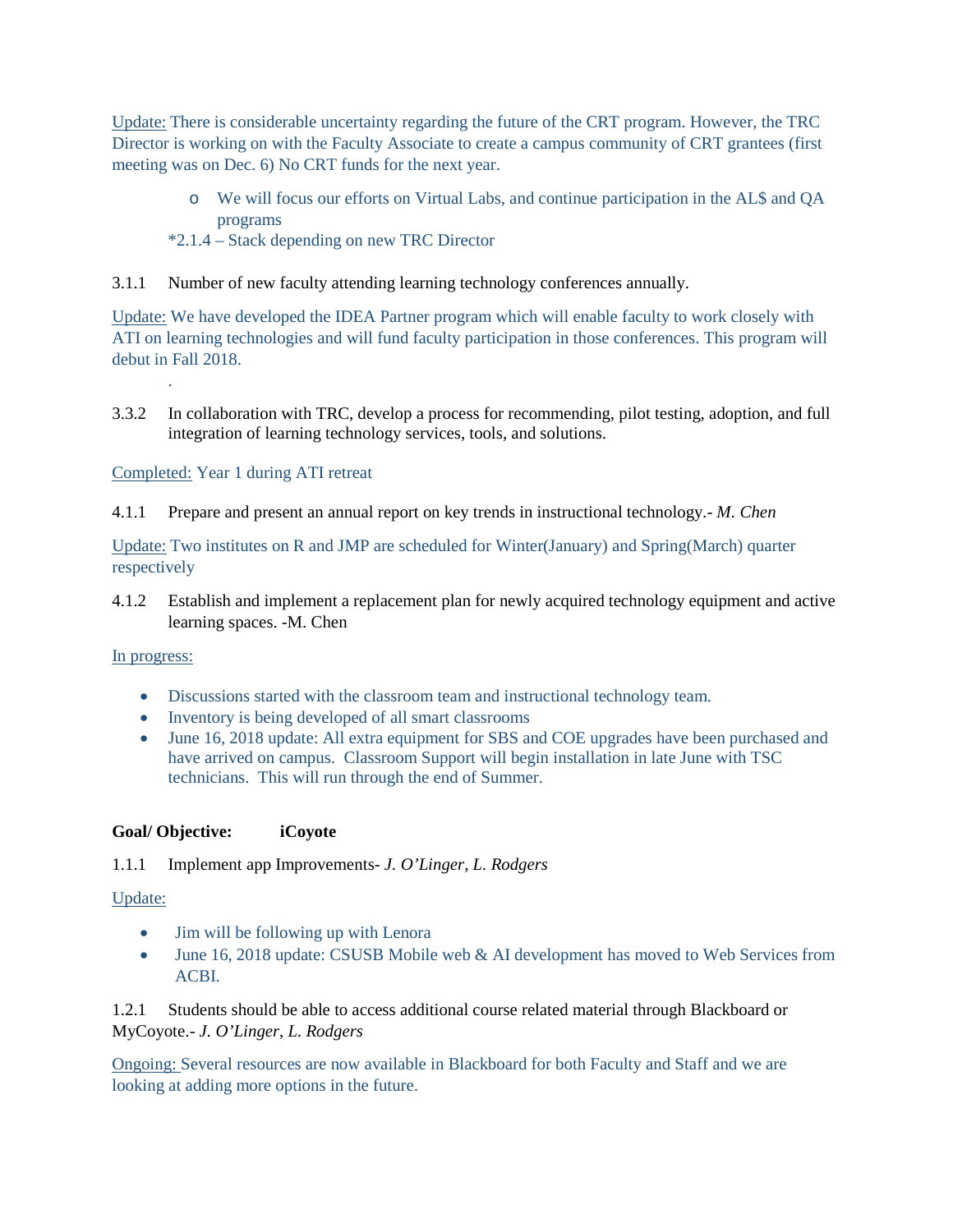Online resources are being pushed to new courses for faculty and students. We're reviewing other online options through the Chancellor's Office and other resources.

1.3.1 Implement a service fulfillment system with a built in communication process that allows members of the campus community to provide feedback to ITS. The system should work with any device, can provide continuous feedback to ITS regarding services rendered and should also be cable of identifying bottlenecks in service. Members of the community should have visibility of service reports. - *F. Zuniga, J. O'Linger*

# Update:

- The campus has chosen Cherwell as the Enterprise Service Management tool. Cherwell 9.1 Phase I will operational by the end of winter quarter. This will include Incident Requests for Web Services, TNS and TSC – University Hall incidents. It will also include TNS workflow for network and security requests.
- UPDATE TSC will implement a Kayako replacement by August  $1<sup>st</sup>$ , with TNS workflow following along with the rest of ITS.
- 2.1.1 In classrooms, faculty should be able to select and use the operation system of choice for a classroom.- *J. O'Linger*

Update: We have brought up and tested Horizon VDIs for this pilot. I will be working with the SOP group to see who would like this option. Take in Computer Science will be the pilot next quarter.

2.2.1 In lecture halls / auditoriums faculty should be able to use 3D document cameras to present items and students should have access to 3D glasses. - *Dr. Chen*

In progress: Explore various emerging technologies to enhance and empower presentations in the classrooms such as Mersive Solstice wireless presentation, interactive short-throw projectors (On-going process)

4.1.1 Set up three presentation practice rooms. Meeting/study rooms should have check out or reservation functionality (off and on campus). Faculty should be able to record to Blackboard seamlessly without needing to download to local system - *Dr. Chen*

# In progress:

- COE is setting up a space with VETI grant funding
- Athletics department is renovating a student athletes success area with active learning design and support
- ATI will build a one-touch presentation station for tech zone
- 4.2.1 Live chat features from the website so students can ask common questions such as: "How do I drop a class?" -*J. O'Linger, M. Casadonte*

On hold for Cherwell Implementation – Web Services and the TSC will work together to implement Cherwell Chat tied to campus websites.

#### 4.3.1 Electronic key smith machine to speed up key access. -*J. O'Linger*

Update: SimpleK will be completed in Spring, 2018

# **Goal/ Objective: University Analytics**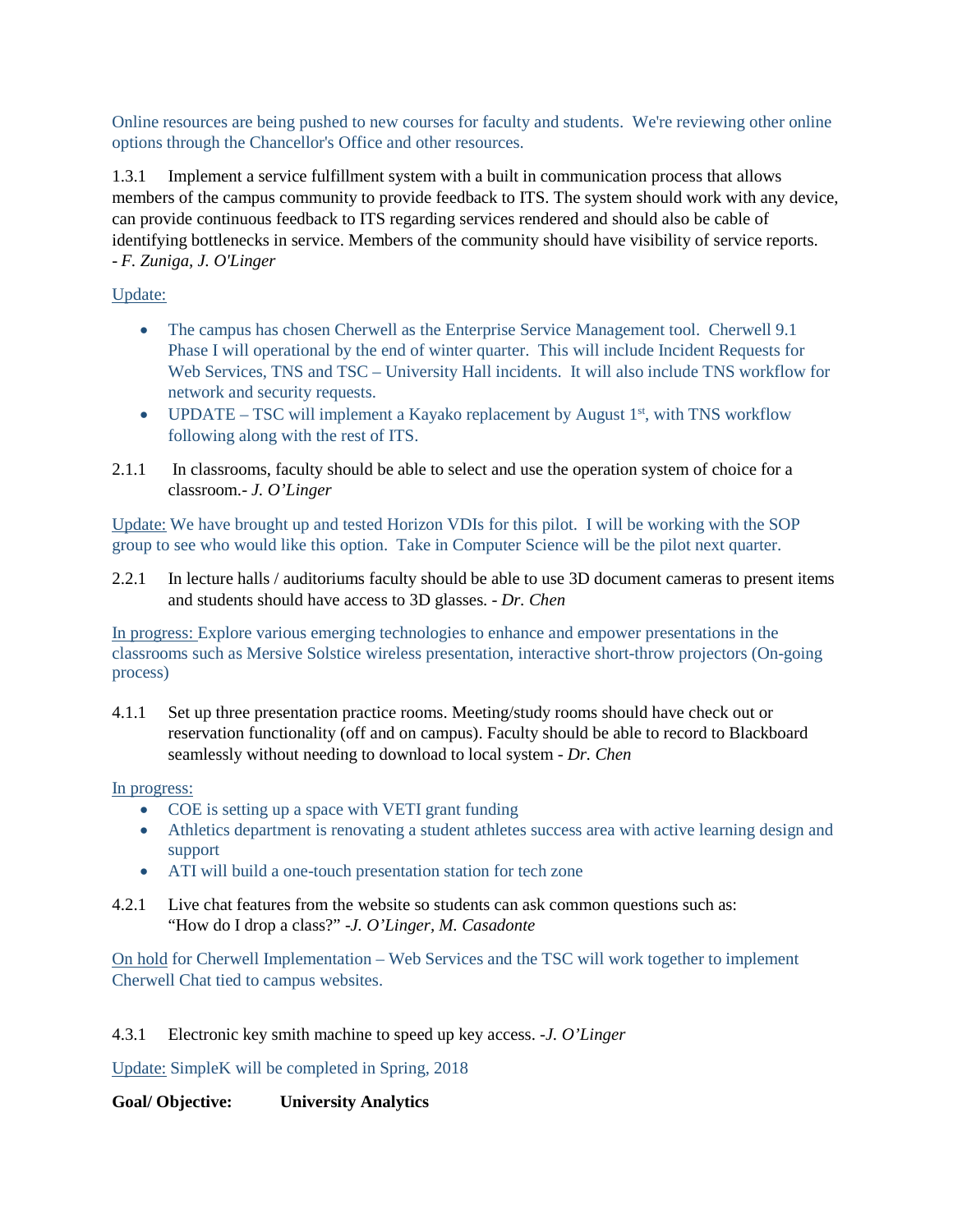- 4.1.1 Establish collaboration on policy issues with Faculty committees, ATDL. *– Javier Torner, Sam Sudhakar, IR*
- In progress: The Institutional Data Committee formed a working group which developed a draft Privacy and Ethical Use policy. The working group is waiting for direction from the Chancellor's Office.
- 4.2.1 Develop/deploy training modules on data access and ethical use. *Javier Torner, Sam Sudhakar, IR*
- In progress: The Institutional Data Committee formed a working group which developed a draft privacy and ethical use tool for providing training. The working group is waiting for direction from the Chancellor's Office for implementation.

## **Goal/ Objective: Stable & Secure Infrastructure**

- 1.2.1 100% of online programs will have access to virtual computing resources as they are developed. – *Gerard Au, Javier Torner*
- Completed: Virtual infrastructure is set up and ready to be used. IT Services will need to work with faculty who have virtual computing needs to identify courses that these can be piloted to.
- 2.1.1 At least 1 collaborative learning classroom per building by 2019*.- M. Chen*

In progress:

- Math dept.  $-$  JB in planning
- Honors program 3 classrooms in new student housing building
- COE 203 completed
- PE renovating a movement lab with active learning space design

2.2.1 Common scheduling system to reserve collaborative study spaces for student by 2017-18. *M. Chen, L. Rodgers*

#### In progress

2.3.1 At least 50 technology-enabled collaborative study spaces across campus by 2018*.- M. Chen, J. Olinger* 

In progress: 3 study spaces created in the basement of the library with collaborative furniture

- Exploring Tech Zone ideas with SMSU
- 3.1.2 100% outdoor coverage along Coyote Walk by the end of 2017 and 100% across populated campus locations by 2020. *-Gerard Au*

Completed: Coyote Walk wireless in-fill project has been completed. There is now overage between SBS and JB. With the addition of the Center for Global Innovation and the Student Union Expansion, there are plans to add additional wireless access points throughout Coyote Walk.

3.1.3 Enhanced cellular coverage across various carriers for both campuses. *– Gerard Au*